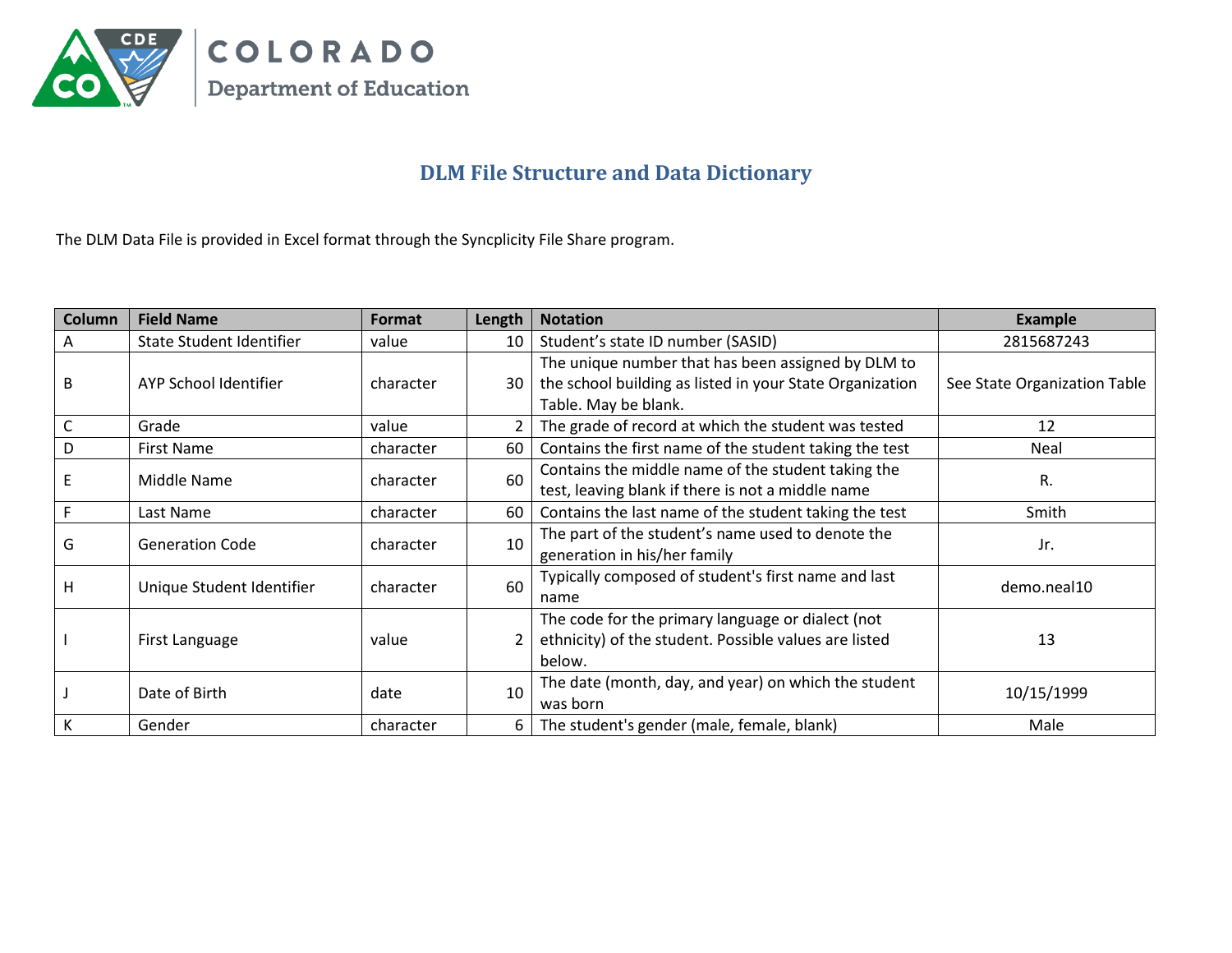| Column | <b>Field Name</b>              | Format    | Length         | <b>Notation</b>                                            | <b>Example</b> |
|--------|--------------------------------|-----------|----------------|------------------------------------------------------------|----------------|
|        | Race                           |           |                | Race is represented by a single-digit number               |                |
|        |                                |           |                | 1 White                                                    |                |
|        |                                |           |                | 2 African American                                         |                |
|        |                                | value     | $\mathbf{1}$   | 3 Hispanic                                                 | $\mathbf 1$    |
| L      |                                |           |                | 4 Asian                                                    |                |
|        |                                |           |                | 5 American Indian/Alaska Native                            |                |
|        |                                |           |                | 7 Two or More Races                                        |                |
|        |                                |           |                | 8 Native Hawaiian or Pacific islander                      |                |
| M      |                                | value     | $\mathbf{1}$   | The code which reflects the individual's recognition of    | $\mathbf{1}$   |
|        | Hispanic                       |           |                | his or her Hispanic ethnicity background. (0,1,blank)      |                |
|        |                                |           |                | ID = Intellectual Disability or Significant Limited        |                |
|        |                                |           |                | <b>Intellectual Capacity</b>                               |                |
|        |                                |           | $\overline{2}$ | ED = Serious Emotional Disability or Emotional Disability  |                |
|        | <b>Primary Disability Code</b> | character |                | LD = Specific Learning Disability                          | <b>MD</b>      |
|        |                                |           |                | HI = Hearing Impairment, including Deafness or Hearing     |                |
|        |                                |           |                | Disability                                                 |                |
|        |                                |           |                | VI = Visual Impairment, including Blindness or Visual      |                |
| N      |                                |           |                | Disability                                                 |                |
|        |                                |           |                | SL = Speech or Language Impairment                         |                |
|        |                                |           |                | DB = Deaf-Blindness or Deaf-Blind                          |                |
|        |                                |           |                | MD = Multiple Disabilities                                 |                |
|        |                                |           |                | AM = Autism Spectrum Disorders or Autism                   |                |
|        |                                |           |                | TB = Traumatic Brain Injury (TBI)                          |                |
|        |                                |           |                | OI = Orthopedic Impairment                                 |                |
|        |                                |           |                | OH = Other Health Impairment                               |                |
|        | <b>ESOL Participation Code</b> | value     | 1              | The type of ESOL/bilingual program in which the            | 6              |
| O      |                                |           |                | student participates. See Data Steward Manual for          |                |
|        |                                |           |                | complete list of values                                    |                |
| P      | <b>School Entry Date</b>       | date      | 10             | The date on which the student enrolls and begins to        | 01/01/2015     |
|        |                                |           |                | receive instructional services in a school. If the student |                |
|        |                                |           |                | should leave and then re-enroll, this date should reflect  |                |
|        |                                |           |                | the most recent enrollment date.                           |                |
|        |                                |           |                | The date (month, day, and year) on which the student       |                |
| Q      | <b>District Entry Date</b>     | date      | 10             | enrolls and begins to receive instructional services in a  | 01/01/2015     |
|        |                                |           |                | school district.                                           |                |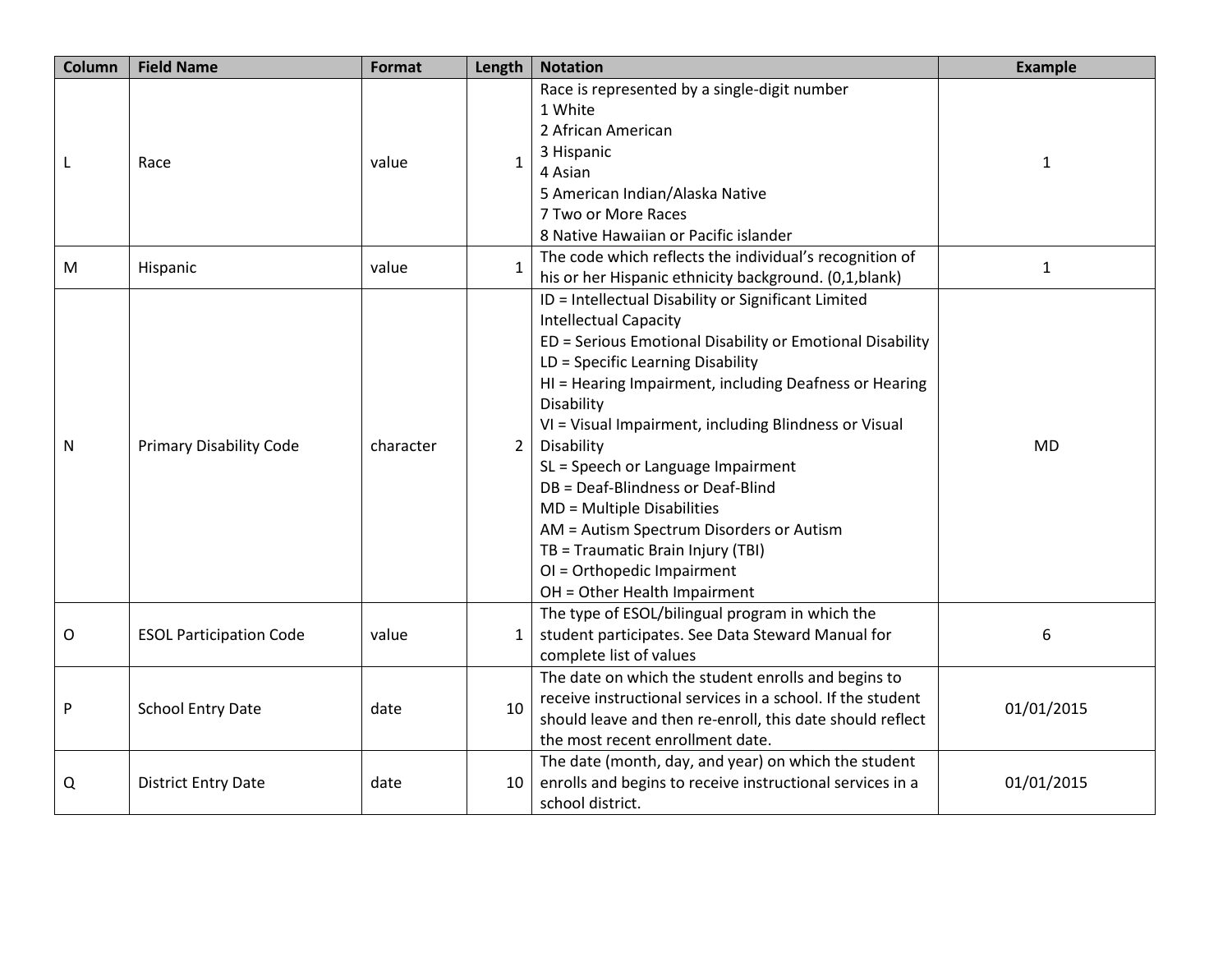| Column         | <b>Field Name</b>                       | Format                  | Length | <b>Notation</b>                                                                                                                     | <b>Example</b>       |
|----------------|-----------------------------------------|-------------------------|--------|-------------------------------------------------------------------------------------------------------------------------------------|----------------------|
|                | <b>State Entry Date</b>                 | date                    | 10     | The date on which the student enrolls and begins to<br>receive instructional services in the state. If the student                  |                      |
| R              |                                         |                         |        | should leave the state and then re-enroll in school, this                                                                           | 01/01/2015           |
|                |                                         |                         |        | date should reflect the most recent enrollment date.                                                                                |                      |
| $\sf S$        | <b>Funding District</b>                 | character               | 4      | Responsible/Home District                                                                                                           |                      |
| $\overline{T}$ | <b>Funding School</b>                   | character               | 30     | Reporting/Home District and School                                                                                                  | 00100187             |
| U              | Attendance School Program<br>Identifier | character               | 10     | <b>Testing District/School</b>                                                                                                      | 00100187             |
| V              | <b>State</b>                            | character               | 20     | Participating student's state                                                                                                       | Colorado             |
| W              | <b>District Code</b>                    | value or<br>combination | 10     | <b>Residence District Code</b>                                                                                                      | 1000                 |
| Χ              | <b>District</b>                         | character               | 30     | <b>Residence District Name</b>                                                                                                      | <b>District Name</b> |
| Υ              | Schoolcode                              | value or<br>combination | 10     | <b>Testing School Code</b>                                                                                                          | 1000                 |
| $\mathsf Z$    | School                                  | character               | 30     | <b>Testing School Name</b>                                                                                                          | <b>School Name</b>   |
| AA             | <b>Teacher First Name</b>               | character               | 40     | Contains the first name of the teacher whose student(s)<br>took the test                                                            | Sue                  |
| AB             | <b>Teacher Last Name</b>                | character               | 40     | Contains the last name of the teacher whose student(s)<br>took the test                                                             | Smith                |
| AC             | <b>Teacher Username</b>                 | character               | 30     | The code associated with an Educator Portal user<br>profile (typically the educator's e-mail address) for the<br>student's teacher. | sue.smith@cete.org   |
| AD             | Unique Teacher Identifier               | value                   | 6      | The teacher's unique identifier, assigned by DLM.                                                                                   | 201347               |
|                |                                         |                         |        | The student's final ELA complexity band, including                                                                                  |                      |
| AE             | Final ELA Band                          | character               | 20     | expressive communication, as determined by First                                                                                    | Foundational         |
|                |                                         |                         |        | Contact survey                                                                                                                      |                      |
|                | Final Math Band                         | character               | 20     | The student's final mathematics complexity band,                                                                                    |                      |
| AF             |                                         |                         |        | including expressive communication, as determined by                                                                                | Band 2               |
|                |                                         |                         |        | <b>First Contact survey</b>                                                                                                         |                      |
| AG             | <b>SGP ELA</b>                          | percentage<br>value     | 3      | Refers to "student growth percentile", indicating a<br>student's growth relative to other students with similar                     |                      |
|                |                                         |                         |        | prior achievement in ELA. For instance, a value of .10                                                                              |                      |
|                |                                         |                         |        | means that the student performed better than or as                                                                                  |                      |
|                |                                         |                         |        | well as 10% of peers taking the same test.                                                                                          |                      |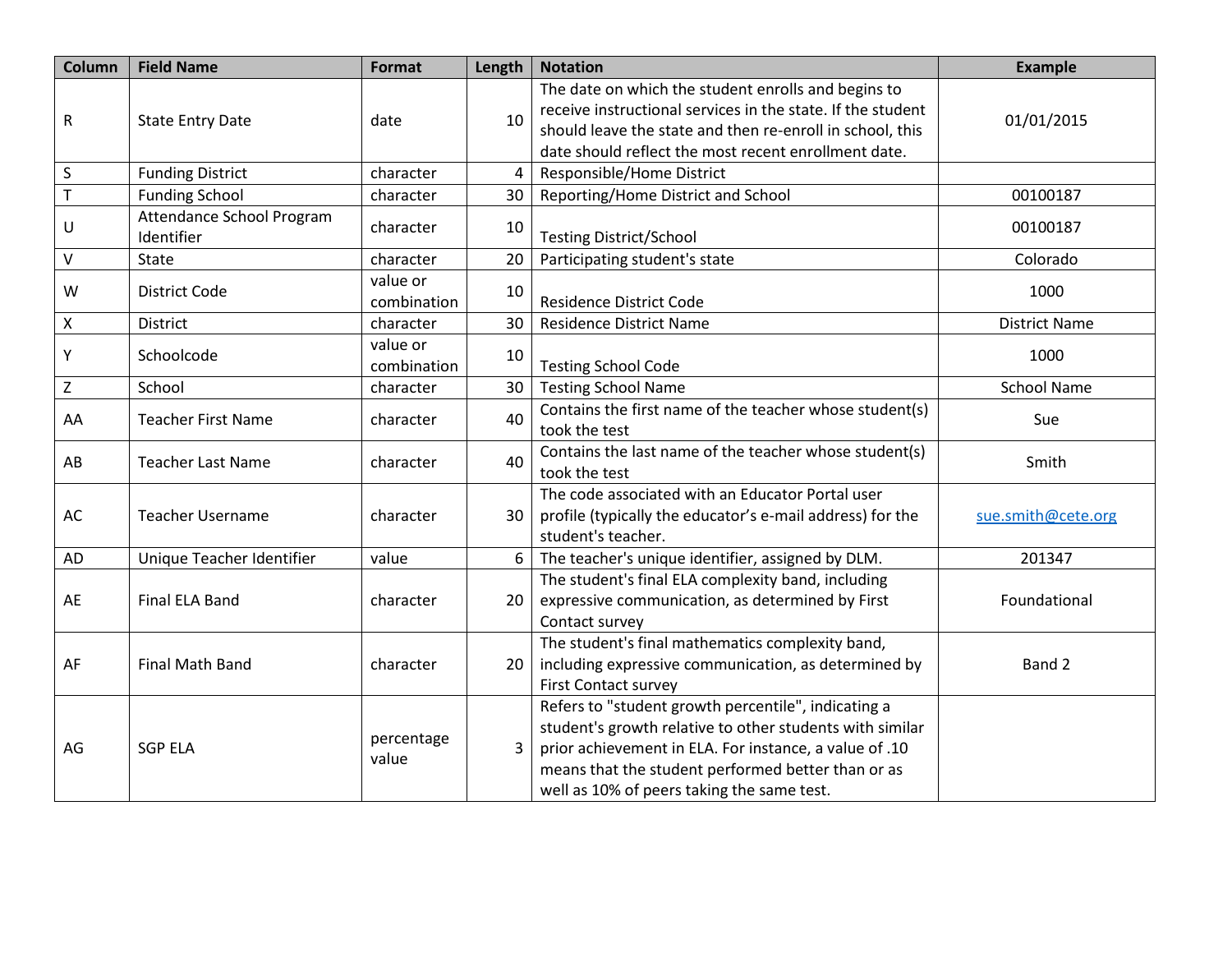| <b>Column</b> | <b>Field Name</b>                                  | <b>Format</b>       | Length       | <b>Notation</b>                                          | <b>Example</b> |
|---------------|----------------------------------------------------|---------------------|--------------|----------------------------------------------------------|----------------|
| AH            | <b>SGP Math</b>                                    | percentage<br>value | $\mathbf{R}$ | Refers to "student growth percentile", indicating a      |                |
|               |                                                    |                     |              | student's growth relative to other students with similar |                |
|               |                                                    |                     |              | prior achievement in mathematics. For instance, a        |                |
|               |                                                    |                     |              | value of .10 means that the student performed better     |                |
|               |                                                    |                     |              | than or as well as 10% of peers taking the same test.    |                |
|               |                                                    | value               |              | Student's final performance level descriptor for ELA     |                |
|               |                                                    |                     | 1            | $1 =$ Emerging                                           |                |
|               | Performance level descriptor                       |                     |              | $2 =$ Approaching the target                             |                |
| Al            | <b>ELA</b>                                         |                     |              | $3 = At target$                                          | $\mathbf{1}$   |
|               |                                                    |                     |              | $4 =$ Advanced                                           |                |
|               |                                                    |                     |              | $9 = Did not test$                                       |                |
|               | Performance level descriptor<br>math               | value               | 1            | Student's final performance level descriptor for Math    |                |
|               |                                                    |                     |              | $1 =$ Emerging                                           | 1              |
| AJ            |                                                    |                     |              | $2$ = Approaching the target                             |                |
|               |                                                    |                     |              | $3 = At target$                                          |                |
|               |                                                    |                     |              | $4 =$ Advanced                                           |                |
|               |                                                    |                     |              | $9 = Did not test$                                       |                |
|               |                                                    |                     |              | A column is included for each EE in the blueprint. The   |                |
|               | <b>Essential Element codes for</b><br>ELA and math | value               | 255          | value represents the highest linkage level the student   |                |
|               |                                                    |                     |              | mastered during the academic year                        |                |
|               |                                                    |                     |              | $0 = no$ evidence of mastery                             |                |
| AJ-KE         |                                                    |                     |              | $1 =$ initial precursor                                  | 1              |
|               |                                                    |                     |              | $2 = distal precursor$                                   |                |
|               |                                                    |                     |              | $3 = proximal precursor$                                 |                |
|               |                                                    |                     |              | $4 = target$                                             |                |
|               |                                                    |                     |              | $5 =$ successor                                          |                |
|               |                                                    |                     |              | $9 = not assessed$                                       |                |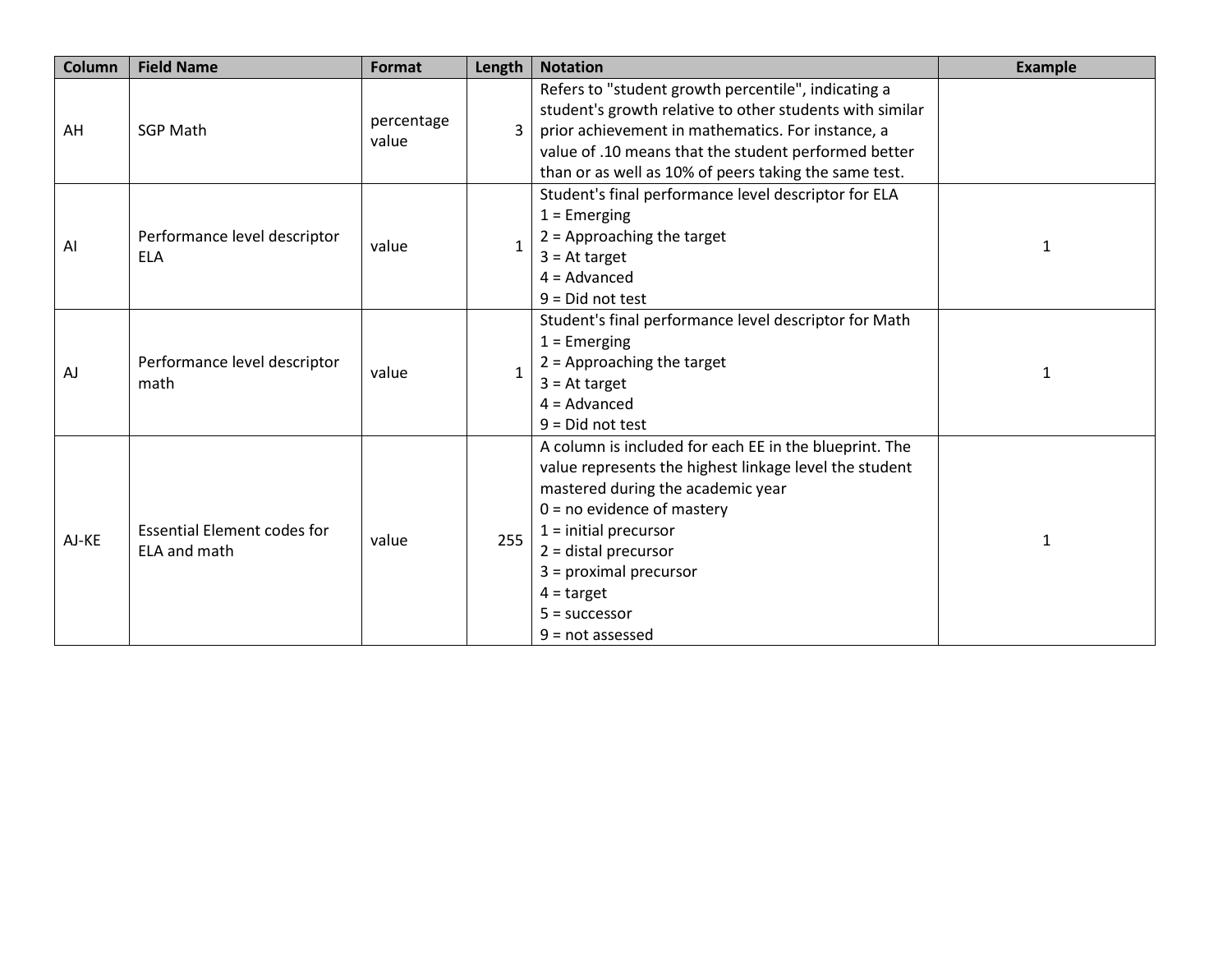| Column    | <b>Field Name</b>              | Format | Length         | <b>Notation</b>                                 | <b>Example</b> |
|-----------|--------------------------------|--------|----------------|-------------------------------------------------|----------------|
|           | <b>Invalidation Codes ELA</b>  |        |                | 00 = DEFAULT: Student Participated              |                |
|           |                                |        |                | 01 = Took PARCC Assessment (exempt)             |                |
|           |                                |        |                | 02 = Interrupted and Not Completed              |                |
|           |                                |        | $\overline{2}$ | 03 = Withdrew Before Completion (exempt)        |                |
|           |                                |        |                | $04$ = Test Refusal                             |                |
| <b>KF</b> |                                |        |                | 05 = Non-approved Accommodation                 |                |
|           |                                |        |                | 06 = Misadministration                          |                |
|           |                                |        |                | 07 = District Education Services                |                |
|           |                                |        |                | 08 = Part Time Public and Part Time Home School |                |
|           |                                |        |                | Student (exempt)                                |                |
|           |                                |        |                | 97 = Did not meet attemptedness                 |                |
|           |                                |        |                | 98 = Parent Refusal                             |                |
|           | <b>Invalidation Codes Math</b> |        |                | 00 = DEFAULT: Student Participated              |                |
|           |                                |        |                | 01 = Took PARCC Assessment (exempt)             |                |
|           |                                |        |                | 02 = Interrupted and Not Completed              |                |
|           |                                |        |                | 03 = Withdrew Before Completion (exempt)        |                |
|           |                                |        |                | $04$ = Test Refusal                             |                |
| KG        |                                |        | $\overline{2}$ | 05 = Non-approved Accommodation                 |                |
|           |                                |        |                | 06 = Misadministration                          |                |
|           |                                |        |                | 07 = District Education Services                |                |
|           |                                |        |                | 08 = Part Time Public and Part Time Home School |                |
|           |                                |        |                | Student (exempt)                                |                |
|           |                                |        |                | 97 = Did not meet attemptedness                 |                |
|           |                                |        |                | 98 = Parent Refusal                             |                |
|           | Free/Reduced Lunch Eligible    |        |                | 00 Not Eligible                                 |                |
| KH        |                                |        | $\overline{2}$ | 01 Free Lunch Eligible                          |                |
|           |                                |        |                | 02 Reduced Lunch Eligible                       |                |
| KI        | Migrant                        |        | $\mathbf{1}$   | $0$ No                                          |                |
|           |                                |        |                | 1 Yes                                           |                |
| KJ        | Immigrant                      |        | $\mathbf{1}$   | $0$ No                                          |                |
|           |                                |        |                | 1 Yes                                           |                |
| KK        | Homeless                       |        | $\mathbf{1}$   | 0 No                                            |                |
|           |                                |        |                | 1 Yes                                           |                |